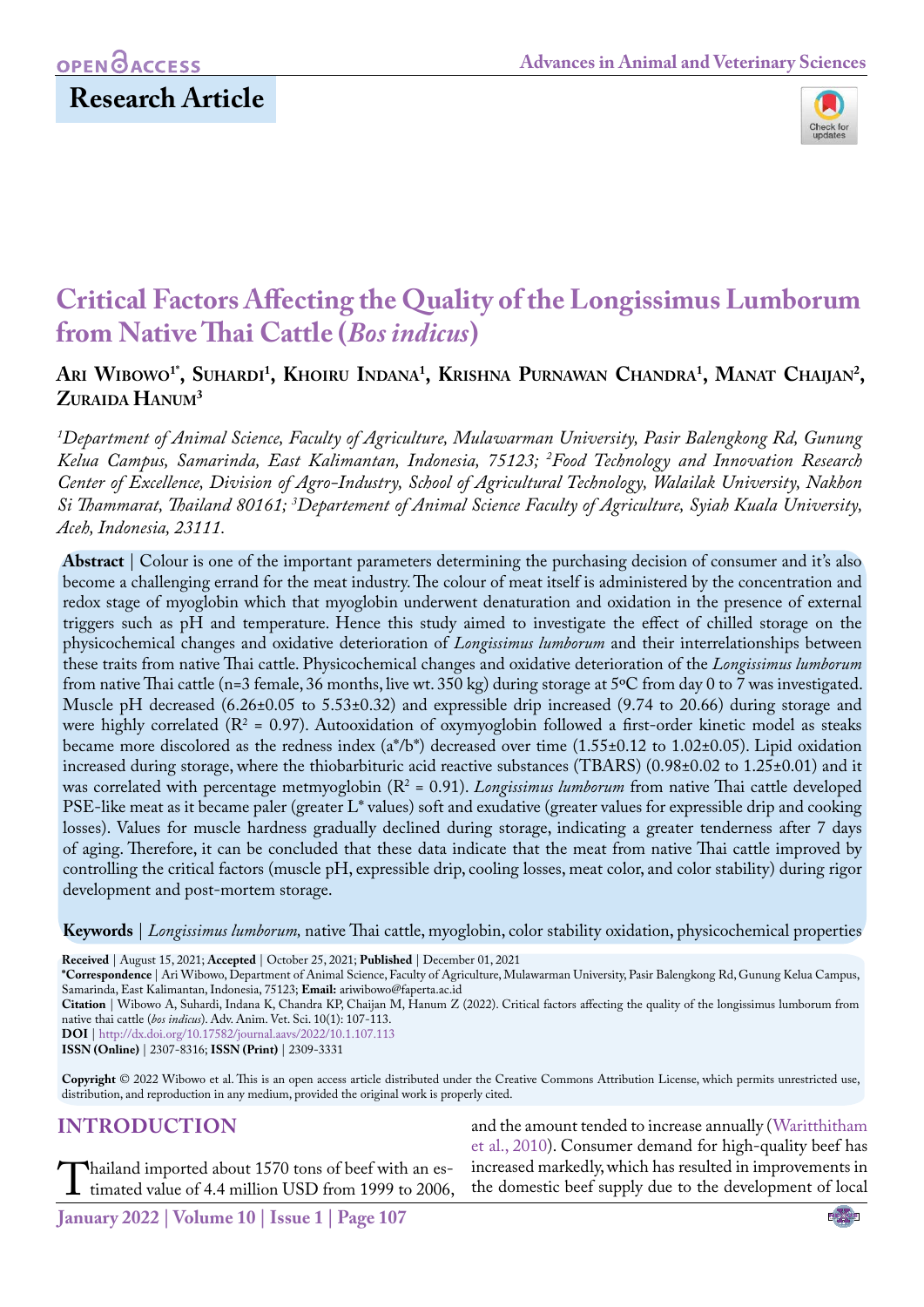## **OPEN**<sub>d</sub>

biodiversity efforts in a variety of production and animal husbandry practices [\(Samootkwam et al., 2015](#page-6-1); [Jaturasitha](#page-5-0)  [et al., 2009\)](#page-5-0). However, to attain eminence of beef quality, additional refinements in the livestock and meat production chain are taking a systems approach involving effective animal breeding systems, animal health strategies, appropriate regional nutrition schemes, exceptional attention to antemortem handling and humane delivery of livestock to plants, and a continuum of postmortem practices for handling of carcasses and meat post-slaughter. Those will enhance beef quality and reduce or eliminate the downgrading of carcass meat and meat products. Special attention is being placed on sanitation and cold-chain management that effectively interfaces with economic benefits to both the beef industry and small meat retailers.

Quality characteristics of meat are influenced by various intrinsic and extrinsic factors, such as antemortem stress, muscle structure and its chemical composition, and the postmortem handling and storage conditions [\(Xiong et al.,](#page-6-2)  [1999](#page-6-2)). In the past, native Thai beef was sold fresh, without aging and with limited chilling, which made it difficult for retailers to maintain the desired eating quality of beef for at least a week. In daily practice, lipid oxidation, myoglobin redox instability, and the development of off-flavors and odors are a reality caused by inadvertent temperatures during storage [\(Ferguson et al., 2001;](#page-5-1) Olivera et al., 2013). Temperature control during storage is the most critical factor to control to prevent undue deterioration of enzymatic, chemical, physical, and microbial factors [\(Martin et](#page-5-2)  [al., 2013](#page-5-2)).

There is limited information about color and oxidative stability during chilled storage of the *Longissimus lumborum*, a preferred cut of beef (strip loin) from native Thai cattle. This study aimed to investigate the effect of chilled storage on the physicochemical changes and oxidative deterioration of *Longissimus lumborum* and their inter-relationships between these traits from native Thai cattle.

### **MATERIALS AND METHODS**

### **Design Experiment and Meat Samples**

A quasi-experiment was conducted to investigate the quality of *Longissimus lumborum* of Thai native beef cattle (*Kamphaeng Saen* beef cattle). The samples were obtained from three female Thai native beef cattle (*Bos indicus-Kamphaeng Saen)* which was being raised and farmed by local farmers and breeders, 36 months old and initial body weight of  $350 \pm 5.0$  kg), were slaughtered and processed at a local commercial slaughterhouse in Thasala, Nakhon Si Thammarat, Thailand. After harvest, carcasses were fabricated within 3 h, and the retail cuts were consequently prepared without aging. *Longissimus lumborum* samples were

### **Advances in Animal and Veterinary Sciences**

collected and packed in plastic bags, covered with ice using an ice meat ratio of 2:1 (ice:meat, w/w) in the polystyrene box and transported to the Department of Agro-Industry, Walailak University within 30 min. Upon arrival, all of the visible fat and epimysia connective tissues were trimmed. Samples were cut into 2.54 cm thick steaks (150 g and substantially perpendicular to the fiber alignment) and packaged in polyethylene film in plastic trays. The pre rigor, packaged samples were placed in a cooler (5C) about 4 h post-harvest and stored in the dark (except for short times to gather samples) for 7 days. A single factor (storage days) experimet arranged in Completely Randomized Design using was applied in this experiment. During storage, three replicate samples were randomly taken for analyses at days 0, 2, 3, and 7 for physicochemical parameters, e.g., pH, colour, myoglobin redox, Thiobarbituric acid reactive substances (TBARS), expressible drip, cooking loss, and hardness.

### DATA **ANALYSIS**

Data were subjected to analysis of variance. A comparison of the means was carried out by Duncan's multiple range test to identify significant differences (P<0.05) among treatments. The data analysis was performed using the Statistical Package for Social Science (SPSS 10.0 for windows, SPSS Inc., Chicago, IL, U.S.A.). The statistical analysis was performed using SPSS v.23 to determine the kinetic model of the parameter changes and the interrelationship between the parameters, respectively.

#### **Assays**

**Measurement of pH:** Samples were homogenized using an IKA Labortechnik homogenizer with 10 volumes of deionized water (w/v), and the pH was measured using a calibrated (pH 4 and 7 buffers) pH meter following the methodology described by [Chaijan et al. \(2004\)](#page-5-3).

**Colour measurement:** The surface color of *Longissimus lumborum* was analyzed using a portable Hunterlab Miniscan/EX instrument (Hunter Assoc. Laboratory; VA, USA) 10 standard observer, Illuminant D65, and aperture size of 2.54 cm. Tristimulus values (average of 2 scans/sample) L\* (lightness), a\* (redness/greenness), and b\* (yellowness/ blueness) values were reported. The redness index  $(a^*/b^*)$ of samples were determined as described by Chen et al. (1997).

**Myoglobin redox and the kinetics of oxymyoglobin oxidation:** Measurement of myoglobin redox forms was conducted using methods described by [Faustman and Philips](#page-5-4) [\(2001\).](#page-5-4) Meat samples (25 g) were homogenized for 30-45 sec with 75 ml of 40 mM sodium phosphate buffer (pH 6.8). The homogenate was filtered through double-layer cheesecloth, and the absorbance was recorded from 500 to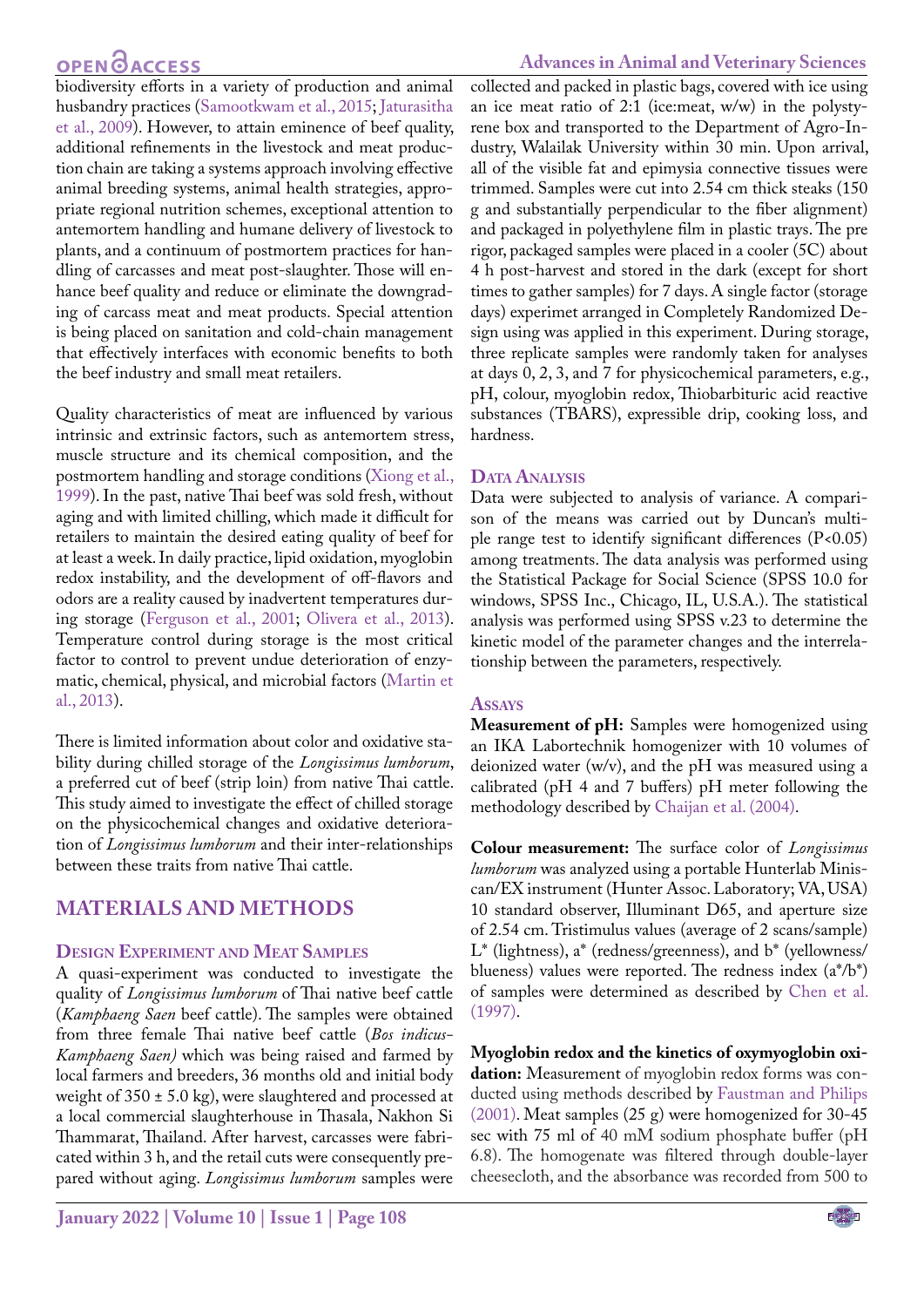## **OPEN**OACCESS

600 nm using the buffer as blank. The proportions of the oxymyoglobin and metmyoglobin were calculated using Krzywicki's equations as modified by [Tang et al. \(2004\)](#page-6-3).  $[Oxymyoglobin] =$  $-1.432$  R<sub>2</sub>  $-$ 

 $1.659 R_3 + 2.599$ [Metmyoglobin] =  $-$  0.085 R<sub>2</sub> + 1.262  $R_3$  - 0.520 Note:  $R_1 = A_{582}/A_{525}$ ,  $R_2 = A_{557}/A_{525}$  and  $R_3 = A_{503}/A_{525}$ .

The oxymyoglobin autoxidation rate over time was determined by calculating the loss of oxymyoglobin using the formula from [Tajima and Shikama \(1987\),](#page-6-4) as follows: Autoxidation rate =  $Ln([oxymyoglobin]_{t}/[oxymyoglobin]_{0})$ where  $[oxymyoglobin]_t$  is the fraction of oxymyoglobin at time t, and  $\left[$  oxymyoglobin $\right]_0$  is the fraction of oxymyoglobin at the start of the experiment (day 0).

### **Measurement of thiobarbituric acid reactive substances (TBARS)**

The TBARS assay was performed as described by [Buege](#page-5-5)  [and Aust \(1978\).](#page-5-5) A ground sample (0.5 g) was homogenized by potter homogenizer in a 2.5 mL solution containing 0.375% (w/v) thiobarbituric acid, 15% (w/v) trichloroacetic acid and 0.25 N HCl. The mixture was heated in a boiling water bath (95-100 C) for 10 min to develop a pink color, then cooled with running tap water and centrifuged at 3,600 *g* at 25 C for 20 min. The absorbance of the supernatant was measured at 532 nm. A standard curve was prepared using 1,1,3,3-tetra methoxy propane at concentrations ranging from 0 to 10 ppm. TBARS was calculated and expressed as equivalents of mg malonaldehyde (MDA)/kg meat sample.

#### **Expressible drip determination**

Expressible drip was measured according to the method of [Ng \(1987\).](#page-5-6) Samples, 0.05 cm in thickness, were weighed and placed on top of three pieces of filter paper (Whatman paper no. 1), and two pieces of the same type of filter paper were placed on top of the two samples. A standard weight (5 kg) was placed on the top of the sample and maintained for 2 min. The samples were removed and re-weighed. Expressible drip was calculated and expressed as a percentage of the initial sample weight.

#### **Cooking loss determination**

Cooking loss was calculated as a percentage of the difference in the weight of raw and cooked samples divided by the raw weight times 100, as described by [Purslow et al.](#page-6-5)  [\(2016\).](#page-6-5) Meat samples were cut along their long axis parallel to the muscle fiber direction, and the raw weight was recorded. Afterward, samples were placed individually in separate plastic bags and heated simultaneously in a temperature-controlled water bath (Memmert, Schwabach, Germany) set at 75 °C for 60 min. After heating, samples were transferred to an ice bath and cooled for 15 min, lightly patted dry, and their weights measured to determine the percentage of weight lost during cooking. The average of 2 samples was used for statistical analyses.

#### **Hardness determination**

Texture analysis of meat was performed using a TA-XT2 texture analyzer (Stable Micro Systems, Godalming, Surrey, U.K.). Samples, 2.54 cm, was cut from the middle of the LL muscle, which was used for taking the cores (3 cut sizes x 3 muscles), were prepared and assigned to trial per cooking loss determination each day. Hardness was measured using the texture analyzer equipped with a spherical plunger (diameter 5 mm; depression speed 60 mm/min) and expressed as newton [\(Onega et al., 2005\)](#page-5-7).

### **RESULT AND DISCUSSION**

### **The interrelationship between expressible drip and muscle pH**

[Figure 1](#page-2-0) shows the relationship between *Longissimus lumborum* muscle pH and expressible drip of Thai native beef during chilled storage for 7 days. The pH values decreased before adequate chilling, which contributed to greater expressible drip throughout cold storage. The initial pH value of *Longissimus lumborum* from Thai native beef was 6.26, and it declined to 5.53 at storage day 7. Expressible drip increased from 9.74% to 20.66% on day 7. Postmortem pH has major effects on the water holding capacity of meat during cold storage [\(Lawrie and Ledward, 2006](#page-5-8)), and the pH will continue to decrease during storage as long as glycogen is adequate [Zybert et al. \(2014\).](#page-6-6)



<span id="page-2-0"></span>**Figure 1:** Changes inexpressible drip (o) and pH () of *Longissimus lumborum* from Thai native cattle during chilled storage (15  $\degree$ C). Bars indicate standard deviation from triplicate determinations. Pearson Product-Moment Correlation between the two parameters is 0.9695.

Theoretically, drip loss is strongly influenced by an interaction of a low muscle pH and a too-warm, pre-rigor muscle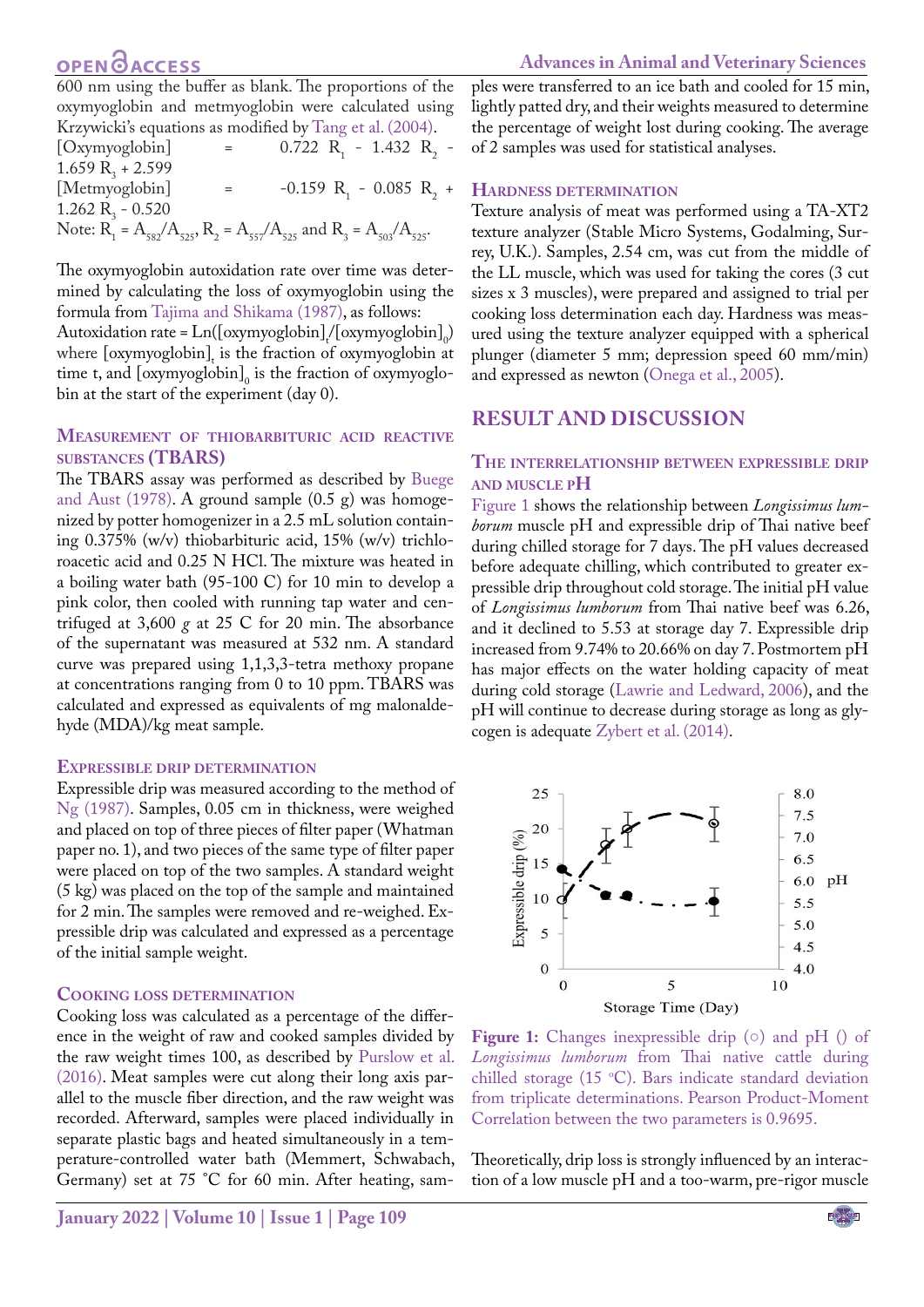## **OPEN GACCESS**

#### **Advances in Animal and Veterinary Sciences**

temperature that can denature proteins, lighten the color and result in a lower-than-normal, post-rigor pH that is closer to the muscle's isoelectric point (pI). The lowest water holding capacity occurred when the pH was equal or close to pI. Generally, the pI of myosin is about 5.3-5.5 ([Huff-Lonergan and Lonergan, 2005](#page-5-9)). This combination of postmortem events before the meat is chilled causes a reduction of electrical charges on muscle proteins, which is associated with a shrinkage of the myofibrillar lattice and a reduction in space between myofibrils; hence water is released ([Huff-Lonergan and Lonergan, 2005](#page-5-9)). Our  $pH$  and expressible drip data were highly correlated ( $R^2 =$ 0.97), which agrees with Otto et al., 2006 who reported increased water losses starting 2 to 3 days through day 7 of cold storage.

### **The interrelationship between myoglobin oxidation, lipid oxidation and discoloration of MEAT**

Changes in oxymyoglobin and metmyoglobin contents in *Longissimus lumborum* from Thai native cattle during chilled storage are shown in [Figure 2.](#page-3-0) Oxymyoglobin significantly decreased by the time of storage (P<0.05). After  $7$  days of chilled storage at  $15^{\circ}$ C, the oxymyoglobin decreased by 33.09 % when compared with the initial value (day 0).



<span id="page-3-0"></span>**Figure 2:** Changes in oxymyoglobin autooxidation rate () and percentage of TBARS increased (■) (a) and changes in redness index (b) of *Longissimus lumborum* from Thai native cattle during chilled storage. Bars indicate standard deviation from triplicate determinations. Pearson Product Moment Correlation between the redness index and autooxidation of oxymyoglobin is 0.8516.

A decrease in oxymyoglobin content in *Longissimus lumborum* from Thai native cattle during storage could be influenced by several factors such as the decreases of oxygen diffusivity and oxygen consumption of meat (Beriain et al., 2009; [Mohan et al., 2010](#page-5-10)), the inactivation of metmyoglobin reductase and the depletion the endogenous antioxidants ([Yu et al., 2017](#page-6-7)). [Yu et al. \(2017\)](#page-6-7) reported that oxymyoglobin content in Psoas major declined continu-

US **January 2022 | Volume 10 | Issue 1 | Page 110**

ously with prolonged storage. For metmyoglobin content, it gradually increased with increasing chilled storage time (P<0.05). In the end, metmyoglobin increased by 64.60% when compared with day 0, corresponding with the marked oxidation of oxymyoglobin. The result was similar to a previous study of Beriain et al. (2009), who found the increase in metmyoglobin during chilled storage of *Longissimus lumborum* from *Pirenaica bulls*.

Color is one of the critical parameters determining the purchasing decision of the consumer. In a fresh meat, myoglobin be able to in 3 different redox states; deoxymyoglobin, oxymyoglobin, and metmyoglobin where the oxymyoglobin state is responsible for the purchaser-preferred bright cherry-red color as a fresh meat. Moreover, Heme is an iron-containing compound of the porphyrin class which forms the nonprotein part of myoglobin which also has an important role to affect the state of myoglobin redox or changing color and discoloration in meat. The color of meat is governed by the concentration and redox state of myoglobin (Beriain et al., 2009) caused by the presence of external triggers such as pH and temperature [Mukherjee](#page-5-11) [et al. \(2017\).](#page-5-11)

Reactive species, including superoxide anion, hydrogen peroxide, and hydroxyl radical, can be generated during oxymyoglobin oxidation [\(Chaijan, 2008\)](#page-5-12). Ultimately, the hydroxyl radical penetrates and immerses into the hydrophobic area of lipid and can induce lipid oxidation [\(Chai](#page-5-12)[jan, 2008](#page-5-12); [Chan et al., 1997](#page-5-13)). It was well established that myoglobin can potentially stimulate lipid oxidation ([Jie et](#page-5-14) [al., 2017\)](#page-5-14). The relationship between changes in oxymyoglobin, metmyoglobin, and TBARS during storage is presented i[n Figure 3](#page-3-1).



<span id="page-3-1"></span>**Figure 3:** Changes in oxymyoglobin content (○), metmyoglobin content (), and TBARS (■) of *Longissimus lumborum* from Thai native cattle during chilled storage. Bars indicate standard deviation from triplicate determinations. Pearson Product Moment Correlation between the formation of metmyoglobin and TBARS content is 0.9144.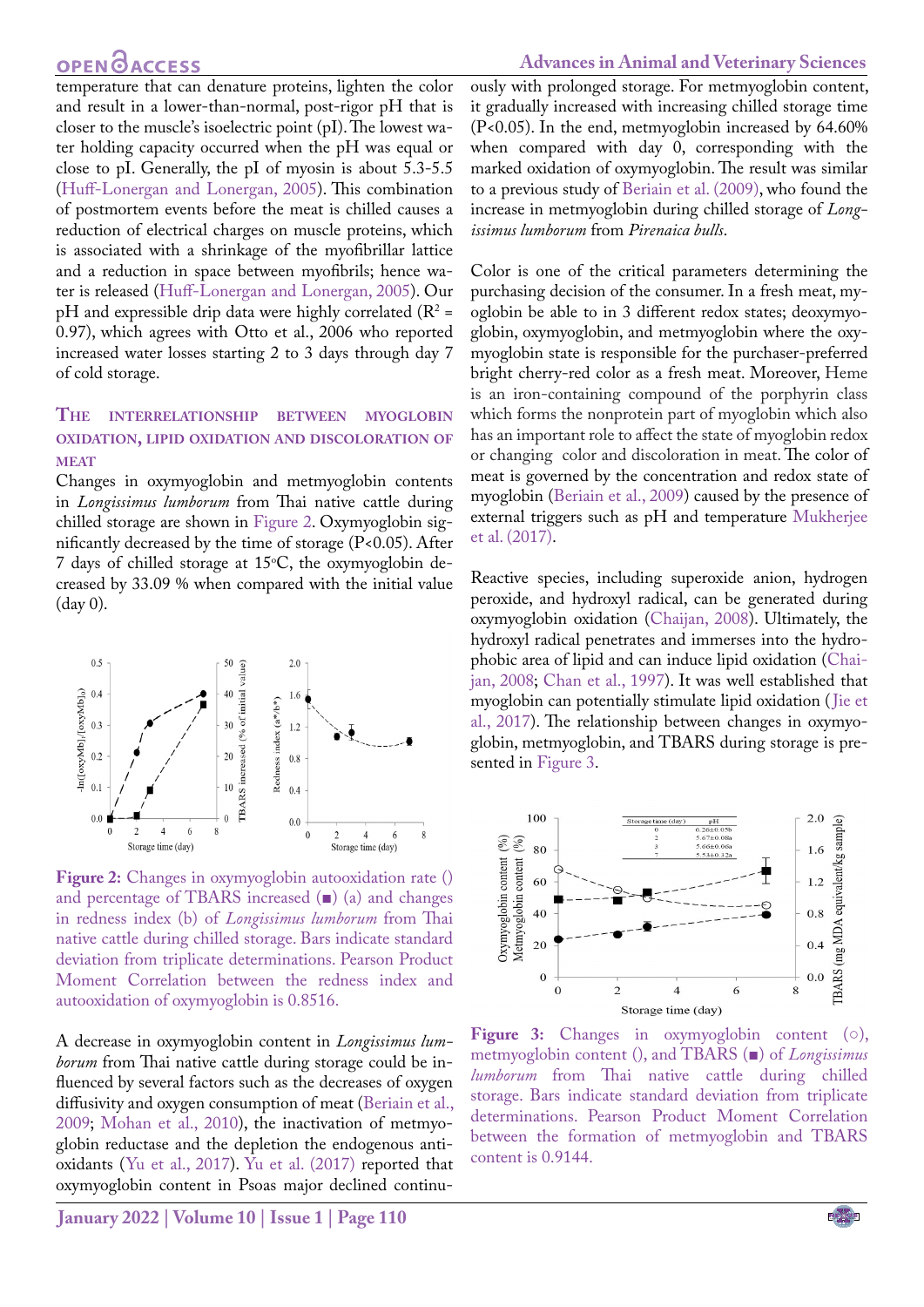## **OPEN GACCESS**

The TBARS content and metmyoglobin formation increased steadily by the time of storage, and they were correlated well with the  $R^2$  value is 9144. However, after 7 days of storage, the *Longissimus lumborum* muscle of Thai native cattle showed a TBARS content of 1.34 mg MDA/ kg meat, which was under the threshold of the off-odors and off-taste. Generally, the flavor and taste changes can be detected in meat and meat products when the TBARS content is equal to or more than 5 mg MDA/ kg meat ([Nakyinsige et al., 2014\)](#page-5-15).

The oxymyoglobin and lipid oxidation increased during chilled storage, as shown by the oxymyoglobin autooxidation rate and the percentage of TBARS [\(Figure 3\)](#page-3-1). *Longissimus lumborum* meat had a high elevation of oxymyoglobin autooxidation during the early storage (day 2-3), and it gradually increased at day 7 with the concomitantly increased of TBARS during storage. [Chaijan \(2008\)](#page-5-12) reported a strong correlation between oxymyoglobin oxidation and lipid oxidation both in microsomes and liposomes. Oxymyoglobin autooxidation, together with the lipid oxidation, would enhance the discoloration of *Longissimus lumborum* from Thai native beef, as evidenced by the marked decrease of redness index during storage [\(Figure](#page-3-0)  [2b](#page-3-0)). The loss of the redness index was correlated with the autooxidation of oxymyoglobin ( $R^2$  = 0.8516).

Besides, the decrease in pH during storage may facilitate the oxidations of both myoglobin and lipid of *Longissimus lumborum* from Thai native beef. It could be seen the increases of oxymyoglobin and lipid oxidations with the gradual decrease in pH during storage. The result was consistent with previous research of [Richards and Hul](#page-6-8)[tin \(2000\)](#page-6-8), who found that the autoxidation of the haem pigment occurred more rapidly at reduced pH. [Yin et al.](#page-6-9)  [\(2017\)](#page-6-9) also reported the acceleration of lipid oxidation in beef, which was more rapid during iced storage at pH 6.3 compared to pH 6.7.

#### **PSE-like phenomenon indicated by changes in L\*, hardness and cooking loss**

Interrelationships between L\*, hardness, and cooking loss in Longissimus lumborum from Thai native cattle during chilled storage are shown in [Figure 4](#page-4-0). L\* values and percentage cooking losses increased as hardness decreased, especially from storage days 3 to 7. Cooking losses also increased (P< 0.05) during chilled storage [\(Figure 4\)](#page-4-0). A strong correlation,  $R^2 = 0.90$ , occurred between hardness and percentage cooking loss and, when combined with higher L\* values, support PSE-like muscle properties. When expressible juice and cooking loss data are combined and associated with hardness, these data suggest several avenues for improving the quality of beef from native Thai cattle.



<span id="page-4-0"></span>**Figure 4:** Changes in L\* value (○), hardness (■), and cooking loss () of *Longissimus lumborum* from Thai native cattle during chilled storage. Bars indicate standard deviation from triplicate determinations.

From the results, the L\* value tended to increase during storage gradually. After 7 days, the L\* increased by 33.14% when compared with day 0. This finding showed consistent with previous research in which L\* value reflected the purge of water in meat ([Yu et al., 2017](#page-6-7)). Hardness tended to decrease during storage. After 7 days, hardness decreased by 40.2% compared to day 0, while the cooking loss increased markedly during chilled storage. In the end, cooking loss increased by 20.66% when compared to day 0. The high purge of water as results from expressible drip and cooking loss can affect the quality of beef, particularly the tenderness, color, and nutritional value of cooked meat. Loss of micronutrients with the cooking juice can alter the nutritional profile of end-products ([Oillic et al., 2011\)](#page-5-16).

### **CONCLUSIONS**

*Longissimus lumborum* from Thai native cattle that had minimal carcass chilling combined with typical merchandising conditions of Thai small meat retailers underwent oxidative deterioration and physicochemical alteration during chilled storage. Myoglobin oxidation, lipid oxidation, and discoloration of meat were distinctly observed during storage, and they were interlinked among several traits. Strong correlations between muscle pH, expressible drip, cooling losses, meat color, and color stability were indicative that they are a candidate for critical factors that could be applied to improve overall longissimus quality, especially for Thai meat with PSE-like meat properties. Therefore, the further research is needed to address this aspect in future, especially on controlling the critical factors which contribute to discoloration and lipid oxidation in meat during cold storage.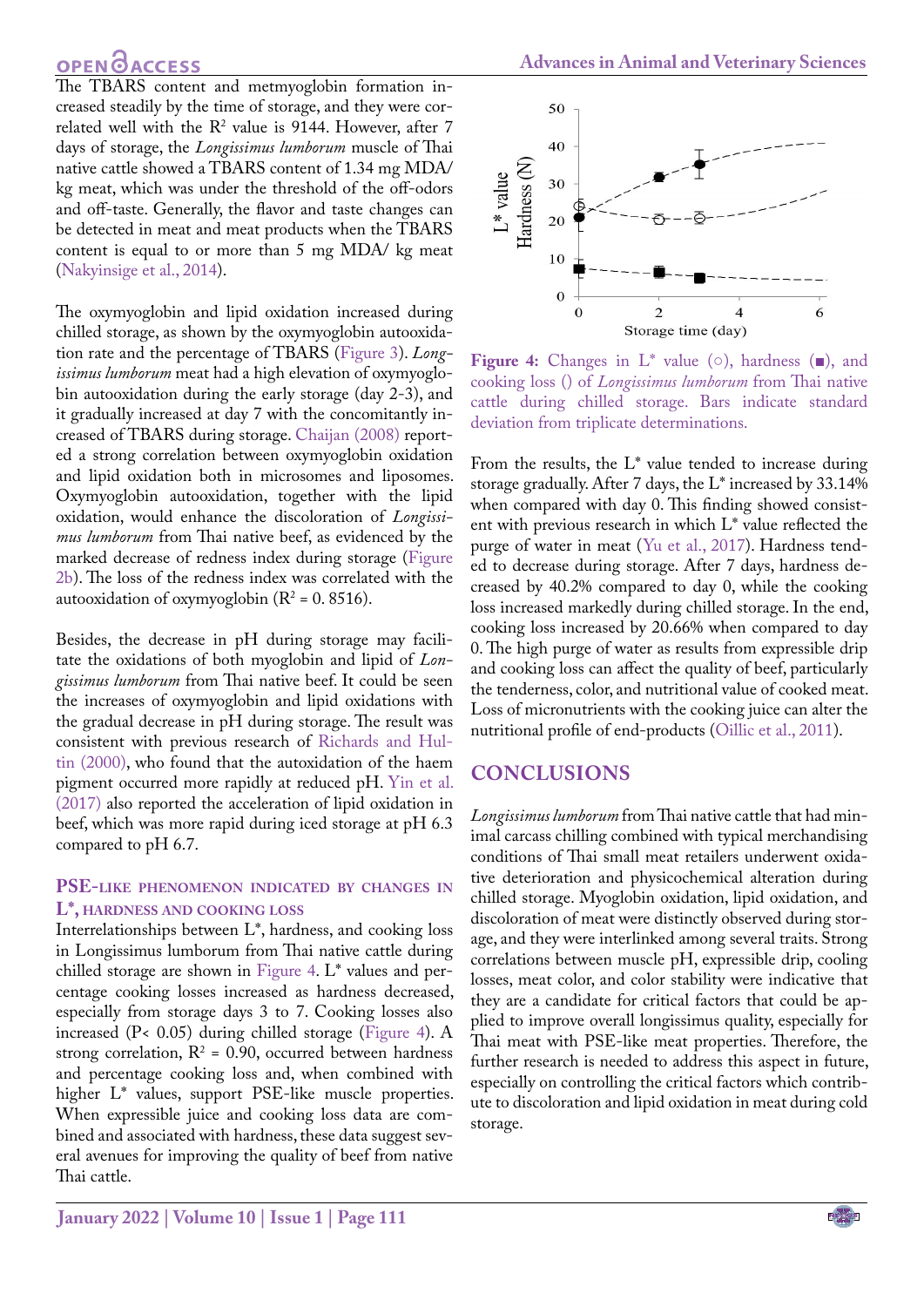## **OPEN**OACCESS **Acknowledgments**

This work was supported by Walailak University Fund.

### **Conflicts of interest**

No potential conflicts of interest relevant to this article were reported.

### **authors contribution**

Ari Wibowo: Overall conceptualization of the study, acquisition, analysis and interpretation of data, formulation of proposed strategies, manuscript writing, as well as finalization of edits and revisions necessary. Suhardi: Provided support in the conceptualization of the research design. Khoiru Indana: Provided substantial contribution to theory development and organization of data. Krishna Purnawan Chandral: Provided substantial contribution in organization of data and responsible for lipid oxidation and meat color (myoglobin redox) analysis. Manat Chaijan: Assisted in the conceptualization and streamlining of the research, contributed in the research design, performed data analysis and strategy development, critical evaluation of research data and content, fund and facility sourcing as well as checking for manuscript revisions necessary. Zuraida Hanum: Provided material discussion on theory development and critical evaluation of research data and content.

### **REFERENCES**

- • Beriain MJ, Goñi MV, Indurain G, Sarriés MV, Insausti, K (2009). Predicting *Longissimus dorsi* myoglobin oxidation in aged beef based on early post-mortem colour measurements on the carcass as a colour stability index. *Meat Sci*. 81: 439- 445. [https://doi.org/10.1016/j.meatsci.2008.09.009](https://doi.org/10.1016/j.meatsci.2008.09.009 )
- <span id="page-5-5"></span>• Buege JA, Aust SD (1978). Microsomal lipid peroxidation. Methods Enzymol. 52: 302-310. [https://doi.org/10.1016/](https://doi.org/10.1016/S0076-6879(78)52032-6 ) [S0076-6879\(78\)52032-6](https://doi.org/10.1016/S0076-6879(78)52032-6 )
- <span id="page-5-12"></span>• Chaijan M (2008). Review: Lipid and myoglobin oxidations in muscle foods. Songklanakarin J. Sci. Technol. 30: 47-53.
- <span id="page-5-3"></span>• Chaijan M, Benjakul S, Visessanguan W, Faustman C (2004). Characteristics and gel properties of muscles from sardine (*Sardinella gibbosa*) and mackerel (*Rastrelliger kanagurta*) caught in Thailand. Food Res. Int. 37: 1021-1030. [https://](https://doi.org/10.1016/j.foodres.2004.06.012 ) [doi.org/10.1016/j.foodres.2004.06.012](https://doi.org/10.1016/j.foodres.2004.06.012 )
- <span id="page-5-13"></span>• Chan WKM, Faustman C, Yin M, Decker EA (1997). Lipid oxidation induced by oxymyoglobin and metmyoglobin with involvement of  $H_2O_2$  and superoxide anion. J. Meat Sci. 46: 18-190. [https://doi.org/10.1016/S0309-1740\(97\)00014-4](https://doi.org/10.1016/S0309-1740(97)00014-4 )
- Chen HH, Chiu E, Huang JR (1997). Colour and gel-forming properties of horse mackerel (*Trachurus japonicus*) as related to washing conditions. J. Food Sci. 62: 985-991. [https://doi.](https://doi.org/10.1111/j.1365-2621.1997.tb15021.x ) [org/10.1111/j.1365-2621.1997.tb15021.x](https://doi.org/10.1111/j.1365-2621.1997.tb15021.x )
- <span id="page-5-4"></span>• Faustman C, Phillips A (2001). Measurement of discolouration in fresh meat. In: Current protocols in food analytical chemistry. Schwartz, S.J. (ed) John Wiley and Sons Inc.,

NY, pp. Unit F3.3. [https://doi.org/10.1002/0471142913.](https://doi.org/10.1002/0471142913.faf0303s00 ) [faf0303s00](https://doi.org/10.1002/0471142913.faf0303s00 )

- <span id="page-5-1"></span>• Ferguson DM, Bruce HL, Thompson JM, Egan AF, Perry D, Shorthose WR (2001). Factors affecting beef palatabilityfarmgate to chilled carcass. Aus. J. Exp. Agr. 41: 879-891. [https://doi.org/10.1071/EA00022](https://doi.org/10.1071/EA00022 )
- <span id="page-5-9"></span>• Huff-Lonergan, E, Lonergan SM (2005). Mechanisms of water-holding capacity of meat: The role of postmortem biochemical and structural changes. J. Meat Sci. 71: 194- 204. [https://doi.org/10.1016/j.meatsci.2005.04.022](https://doi.org/10.1016/j.meatsci.2005.04.022 )
- <span id="page-5-0"></span>• Jaturasitha S, Norkeaw R, Vearasilp T, Wicke M, Kreuzer M (2009). Carcass and meat quality of Thai native cattle fattened on Guinea grass (*Panicum maxima*) or Guinea grass-legume (*Stylosanthes guianensis*) pastures. Meat Sci. 81: 155-162.<https://doi.org/10.1016/j.meatsci.2008.07.013>
- <span id="page-5-14"></span>• Jie Y, Zhang W, Richards MP (2017). Attributes of lipid oxidation due to bovine myoglobin, haemoglobin and haemolysate. Food Chem. 234: 230-235. [https://doi.](https://doi.org/10.1016/j.foodchem.2017.04.182 ) [org/10.1016/j.foodchem.2017.04.182](https://doi.org/10.1016/j.foodchem.2017.04.182 )
- <span id="page-5-8"></span>• Lawrie RA, Ledward DA (2006). Meat science. Woodhead Publishing, Cambridge, p.464
- <span id="page-5-2"></span>• Martin JN, Brooks JC, Brooks TA, Legako JF, Starkey JD, Jackson SP, Miller MF (2013). Storage length, storage temperature, and lean formulation influence the shelf-life and stability of traditionally packaged ground beef. Meat Sci. 95: 95-502.<https://doi.org/10.1016/j.meatsci.2013.05.032>
- <span id="page-5-10"></span>• Mohan A, Hunt MC, Barstow TJ, Houser TA, Bopp C, Hueber DM (2010). Effects of fibre orientation, myoglobin redox form, and postmortem storage on NIR tissue oximeter measurements of beef longissimus muscle. Meat Sci. 84:79- 85. [https://doi.org/10.1016/j.meatsci.2009.08.024](https://doi.org/10.1016/j.meatsci.2009.08.024 )
- <span id="page-5-11"></span>• Mukherjee S, Mukherjee M, Bandyopadhyay S, Dey A (2017). Three phases in pH dependent haem abstraction from myoglobin. J. Inorg. Biochem. 172: 80-87. [https://doi.](https://doi.org/10.1016/j.jinorgbio.2017.04.011 ) [org/10.1016/j.jinorgbio.2017.04.011](https://doi.org/10.1016/j.jinorgbio.2017.04.011 )
- <span id="page-5-15"></span>• Nakyinsige K, Sazili AQ, Zulki I, Goh YM, Bakar FA, Sabow AB (2014). Influence of gas stunning and halal slaughter (no stunning) on rabbits welfare indicators and meat quality. Asian-Australas. J. Anim. Sci. 27: 406-413. [https://doi.](https://doi.org/10.5713/ajas.2013.13437 ) [org/10.5713/ajas.2013.13437](https://doi.org/10.5713/ajas.2013.13437 )
- <span id="page-5-6"></span>• Ng CS (1987). Measurement of free and expressible drips. In: Manual on analytical methods and procedure for fish and fish products laboratory. Hasegawa, H. (ed) Southeast Asian Fisheries Development Centre, Singapore, pp. B3.1-B3.8.
- <span id="page-5-16"></span>• Oillic S, Lemoine E, Gros J, Kondjoyan A (2011). Kinetic analysis of cooking losses from beef and other animal muscles heated in a water bath-Effect of sample dimensions and prior freezing and ageing. Meat Sci. 88: 338-346. [https://](https://doi.org/10.1016/j.meatsci.2011.01.001) [doi.org/10.1016/j.meatsci.2011.01.001](https://doi.org/10.1016/j.meatsci.2011.01.001)
- • Olivera DF, Bambicha R, Laporte G, Cárdenas FC, Mestorino N (2013). Kinetics of colour and texture changes of beef during storage. J. Food Sci. Tech. 50: 821-825. [https://doi.](https://doi.org/10.1007/s13197-012-0885-7 ) [org/10.1007/s13197-012-0885-7](https://doi.org/10.1007/s13197-012-0885-7 )
- <span id="page-5-7"></span>• Onega E, Huidobro FR, Miguel E, Bla B (2005). A comparison between two methods (Warner-Bratzler and texture profile analysis) for testing either raw meat or cooked meat. Meat Sci. 69: 527-536. [https://doi.org/10.1016/j.meatsci.2004.09.008](https://doi.org/10.1016/j.meatsci.2004.09.008 )
- • Otto G, Roehe R, Looft H, Thoelking L, Henning M, Plastow GS, Kalm E (2006). Drip loss of case-ready meat and of premium cuts and their associations with earlier measured sample drip loss, meat quality and carcass traits in pigs. Meat Sci. 72:680-687. [https://doi.org/10.1016/j.](https://doi.org/10.1016/j.meatsci.2005.10.001 ) [meatsci.2005.10.001](https://doi.org/10.1016/j.meatsci.2005.10.001 )